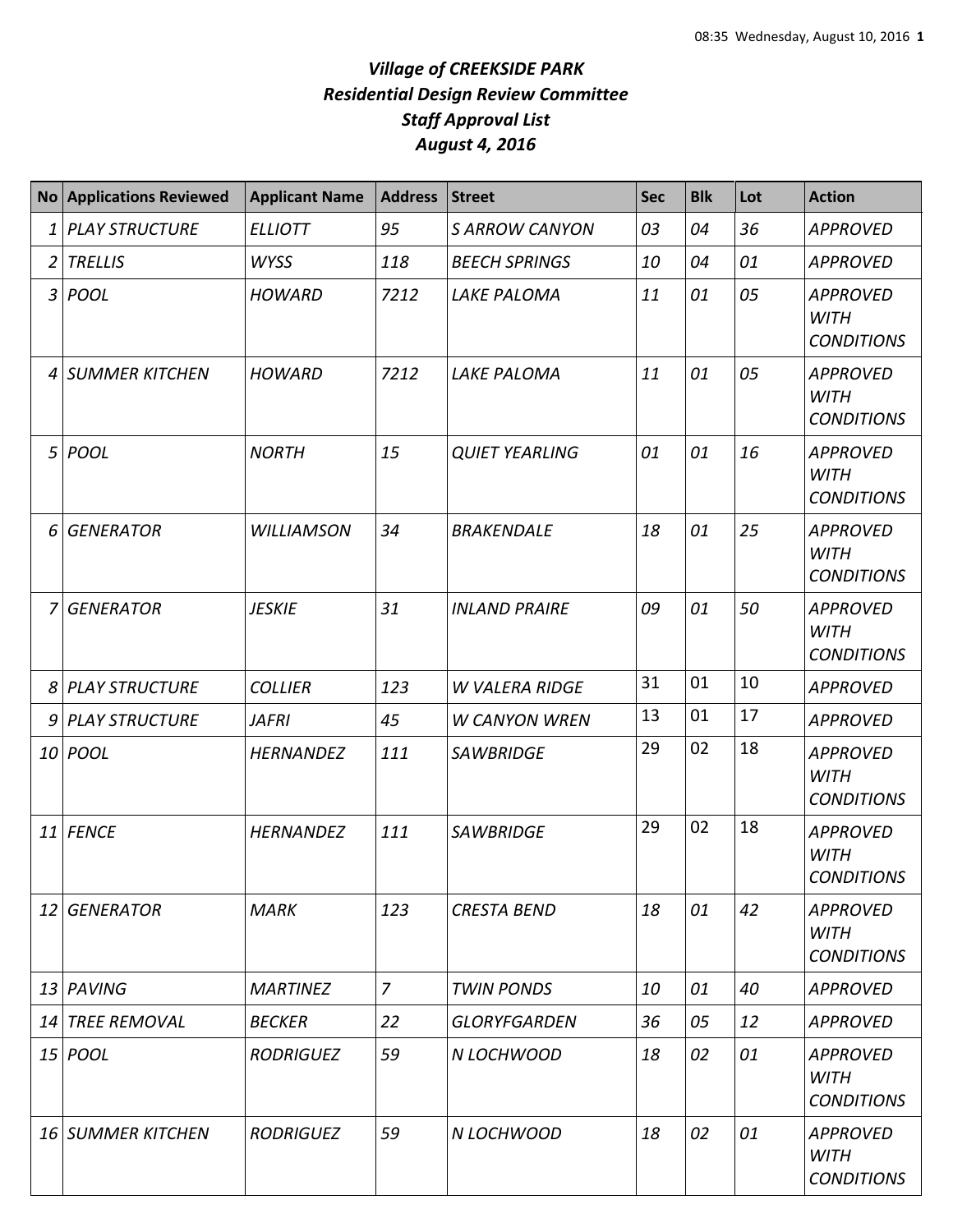|    | <b>No Applications Reviewed</b> | <b>Applicant Name</b> | <b>Address</b> | <b>Street</b>         | <b>Sec</b> | <b>Blk</b> | Lot | <b>Action</b>                                       |
|----|---------------------------------|-----------------------|----------------|-----------------------|------------|------------|-----|-----------------------------------------------------|
|    | 17 PERGOLA                      | <b>MONTGOMERY</b>     | 11             | <b>MARISCAL</b>       | 10         | 01         | 12  | <b>APPROVED</b><br><b>WITH</b><br><b>CONDITIONS</b> |
|    | 18 SUMMER KITCHEN               | <b>MONTGOMERY</b>     | 11             | <b>MARISCAL</b>       | 10         | 01         | 12  | <b>APPROVED</b><br><b>WITH</b><br><b>CONDITIONS</b> |
| 19 | <b>GENERATOR</b>                | <b>JESKIE</b>         | 31             | <b>INLAND PRAIRIE</b> | 09         | 01         | 50  | <b>APPROVED</b><br><b>WITH</b><br><b>CONDITIONS</b> |
| 20 | <b>PLAY STRUCTURE</b>           | <b>ANDERSON</b>       | 78             | <b>DEER PLAIN</b>     | 24         | 01         | 12  | <b>APPROVED</b>                                     |
| 21 | <b>DRIVEWAY WIDENING</b>        | <b>BONILLA</b>        | 71             | <b>ARBOR CAMP</b>     | 04         | 01         | 49  | <b>APPROVED</b>                                     |
| 22 | <b>GENERATOR</b>                | <b>MELEAR</b>         | 27             | <b>KAYAK RIDGE</b>    | 01         | 02         | 03  | <b>APPROVED</b><br><b>WITH</b><br><b>CONDITIONS</b> |
| 23 | <b>SUMMER KITCHEN</b>           | <b>KASER</b>          | $\overline{3}$ | <b>VERDIN PLACE</b>   | 13         | 01         | 31  | <b>APPROVED</b><br><b>WITH</b><br><b>CONDITIONS</b> |
| 24 | POOL                            | <b>JORDAN</b>         | 67             | <b>N SWANWICK</b>     | 03         | 01         | 10  | <b>APPROVED</b><br><b>WITH</b><br><b>CONDITIONS</b> |
| 25 | <b>FIREPLACE</b>                | <b>JORDAN</b>         | 67             | <b>N SWANWICK</b>     | 03         | 01         | 10  | <b>APPROVED</b><br><b>WITH</b><br><b>CONDITIONS</b> |
| 26 | <b>SUMMER KITCHEN</b>           | <b>JORDAN</b>         | 67             | <b>N SWANWICK</b>     | 03         | 01         | 10  | <b>APPROVED</b><br><b>WITH</b><br><b>CONDITIONS</b> |
|    | 27 PATIO COVER                  | <b>JORDAN</b>         | 67             | <b>N SWANWICK</b>     | 03         | 01         | 10  | <b>APPROVED</b><br><b>WITH</b><br><b>CONDITIONS</b> |
|    | 28 PERGOLA                      | PLATT                 | 15             | <b>JONQUIL</b>        | 25         | 01         | 29  | <b>APPROVED</b><br><b>WITH</b><br><b>CONDITIONS</b> |
|    | $29$ POOL                       | <b>PLATT</b>          | 15             | <b>JONQUIL</b>        | 25         | 01         | 29  | <b>APPROVED</b><br><b>WITH</b><br><b>CONDITIONS</b> |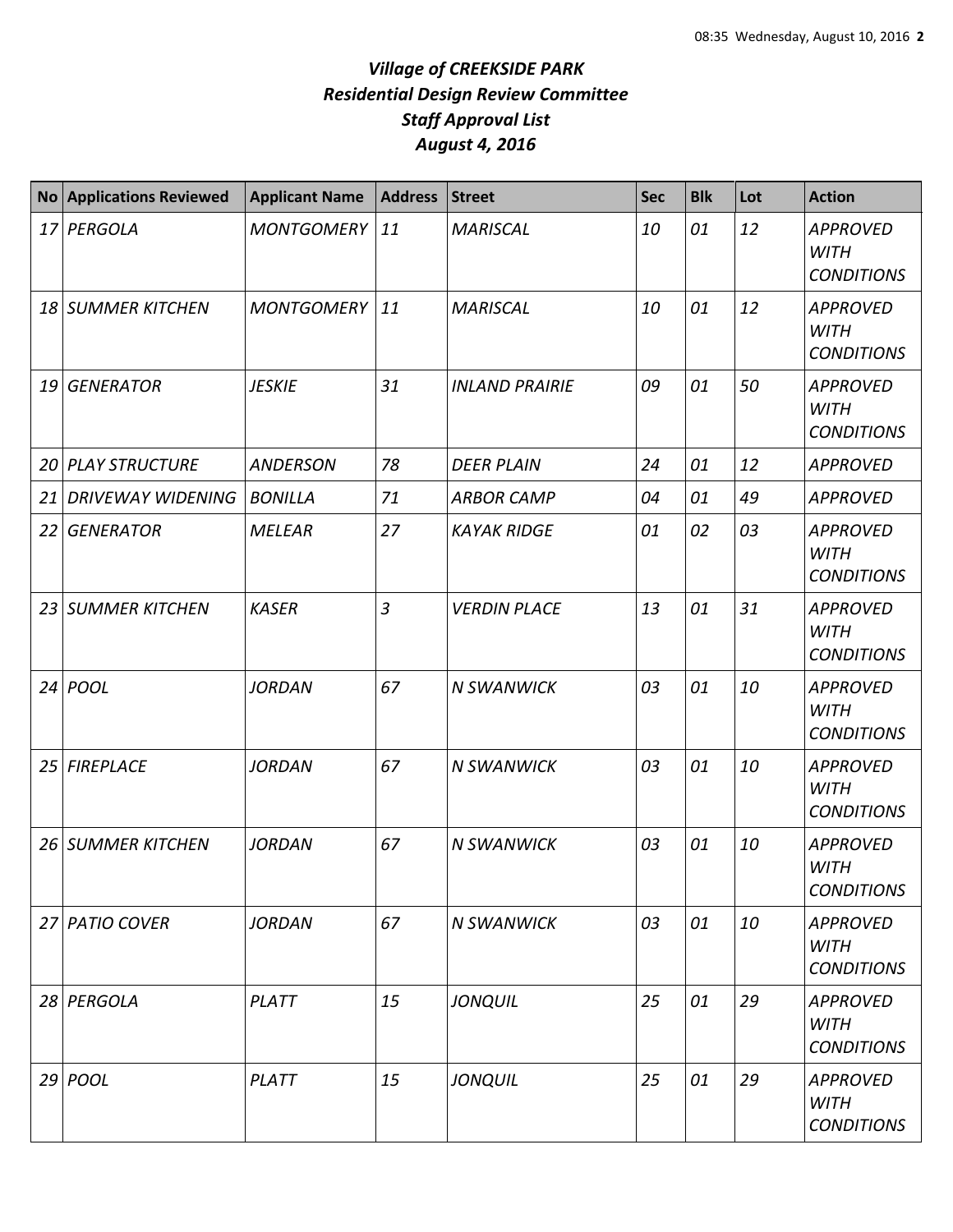|                 | No Applications Reviewed | <b>Applicant Name</b> | Address | <b>Street</b>        | <b>Sec</b> | <b>Blk</b> | Lot | <b>Action</b>                                       |
|-----------------|--------------------------|-----------------------|---------|----------------------|------------|------------|-----|-----------------------------------------------------|
|                 | 30 PATIO                 | PLATT                 | 15      | <b>JONQUIL</b>       | 25         | 01         | 29  | <b>APPROVED</b><br><b>WITH</b><br><b>CONDITIONS</b> |
| 31              | <b>TRASH CART SCREEN</b> | <b>CAMARA</b>         | 14      | <b>CABIN GATE</b>    | 20         | 01         | 12  | <b>APPROVED</b><br><b>WITH</b><br><b>CONDITIONS</b> |
|                 | 32 PERGOLA               | <b>CAMARA</b>         | 14      | <b>CABIN GATE</b>    | 20         | 01         | 12  | <b>APPROVED</b><br><b>WITH</b><br><b>CONDITIONS</b> |
| 33              | <b>PATIO COVER</b>       | <b>CAMARA</b>         | 14      | <b>CABIN GATE</b>    | 20         | 01         | 12  | <b>APPROVED</b><br><b>WITH</b><br><b>CONDITIONS</b> |
| 24              | <b>POOL</b>              | <b>CAMARA</b>         | 14      | <b>CABIN GATE</b>    | 20         | 01         | 12  | <b>APPROVED</b><br><b>WITH</b><br><b>CONDITIONS</b> |
| 35 <sup>1</sup> | <b>GENERATOR</b>         | <b>TUTINO</b>         | 50      | <b>STAR IRIS</b>     | 14         | 01         | 38  | <b>APPROVED</b><br><b>WITH</b><br><b>CONDITIONS</b> |
|                 | 26 <i>POOL</i>           | <b>HAYES</b>          | 51      | <b>PALOMA BEND</b>   | 25         | 01         | 09  | <b>APPROVED</b><br><b>WITH</b><br><b>CONDITIONS</b> |
|                 | 37 SUMMER KITCHEN        | <b>KHAN</b>           | 62      | N BACOPA             | 07         | 04         | 10  | <b>APPROVED</b><br><b>WITH</b><br><b>CONDITIONS</b> |
| 38              | PERGOLA                  | <b>KHAN</b>           | 62      | N BACOPA             | 07         | 04         | 10  | <b>APPROVED</b><br><b>WITH</b><br><b>CONDITIONS</b> |
|                 | $39$ PATIO               | <b>KHAN</b>           | 62      | N BACOPA             | 07         | 04         | 10  | <b>APPROVED</b>                                     |
|                 | 40 PATIO/WALKWAY         | <b>WHITE</b>          | 47      | <b>LINDENBERRY</b>   | 27         | 02         | 24  | <b>APPROVED</b>                                     |
|                 | 41 SHED                  | <b>HESS</b>           | 50      | <b>TIDWILLOW</b>     | 02         | 02         | 25  | <b>APPROVED</b>                                     |
|                 | $42$ GATE                | <b>MCMULLAN</b>       | 146     | <b>W WADING POND</b> | 18         | 02         | 36  | <b>APPROVED</b>                                     |
|                 | 43 POOL                  | <b>SMITH</b>          | 15      | <b>SOLEBROOK</b>     | 01         | 02         | 04  | <b>APPROVED</b><br><b>WITH</b><br><b>CONDITIONS</b> |